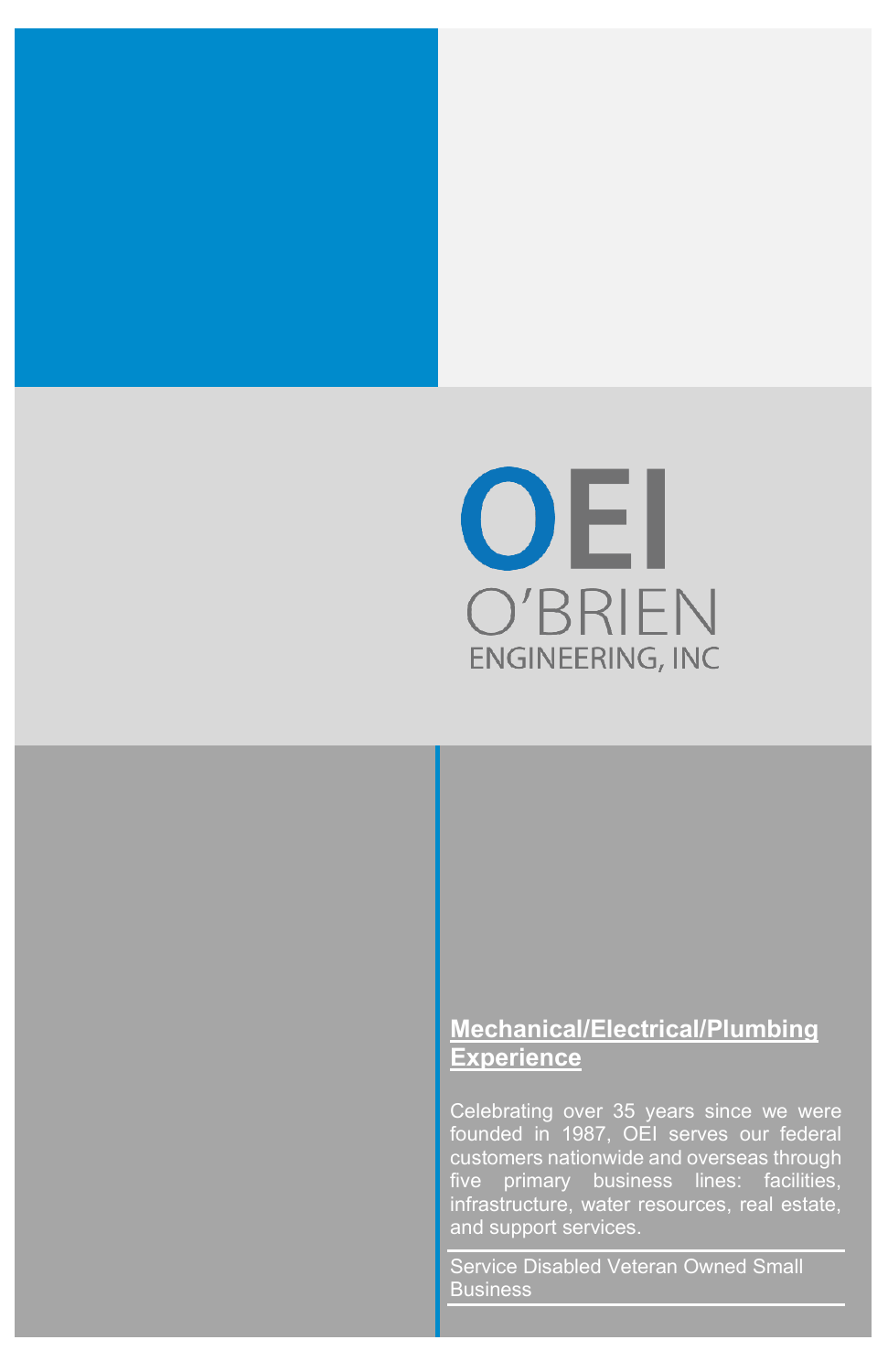

# **FEDERAL BUSINESS LINES**

- Facilities: Full Design and Drawing Preparation, Facility Condition Assessments, Design-Build RFP Preparation
- Infrastructure: Road, Utilities, and Site Development Services
- Water Resources: Hydraulic/Hydrologic Modeling, Analysis, Design, Reviews
- Real Estate: Property Research, Easement Determination, Title and Closing Services, Mapping and GIS Support, and Surveying
- Support Services: Project Management, Staff Augmentation, Independent External Peer Reviews

#### **ABOUT OEI**

A multidiscipline architecture / engineering firm with capabilities in environmental, real estate, and support services, OEI is in North Texas and serves customers nationwide and overseas. Our deep experience demonstrates our proven management protocols and procedures, commitment to innovation, and emphasis on a strong culture of continuous training and development.

Founded over 35 years ago in 1987, OEI has remained focused on delivering high quality, cost effective, and timely design and support services since the beginning. Our stability and longevity, combined with our repeat customers, is the proof of our effectiveness.

Our foundations: Ownership (of the Problem/Project/Solution), Teamwork, Continuous Improvement, Competency, and Ethical Behavior.

Certified Service Disabled Veteran Owned Small Business (SDVOSB) UEIN RD2KT64B2DG2 | CAGE 1XVZ8 Registered in AL, AZ, LA, OK, TX, UT, WI TBPE Firm ID F-3758 | TBAE Firm #BR3993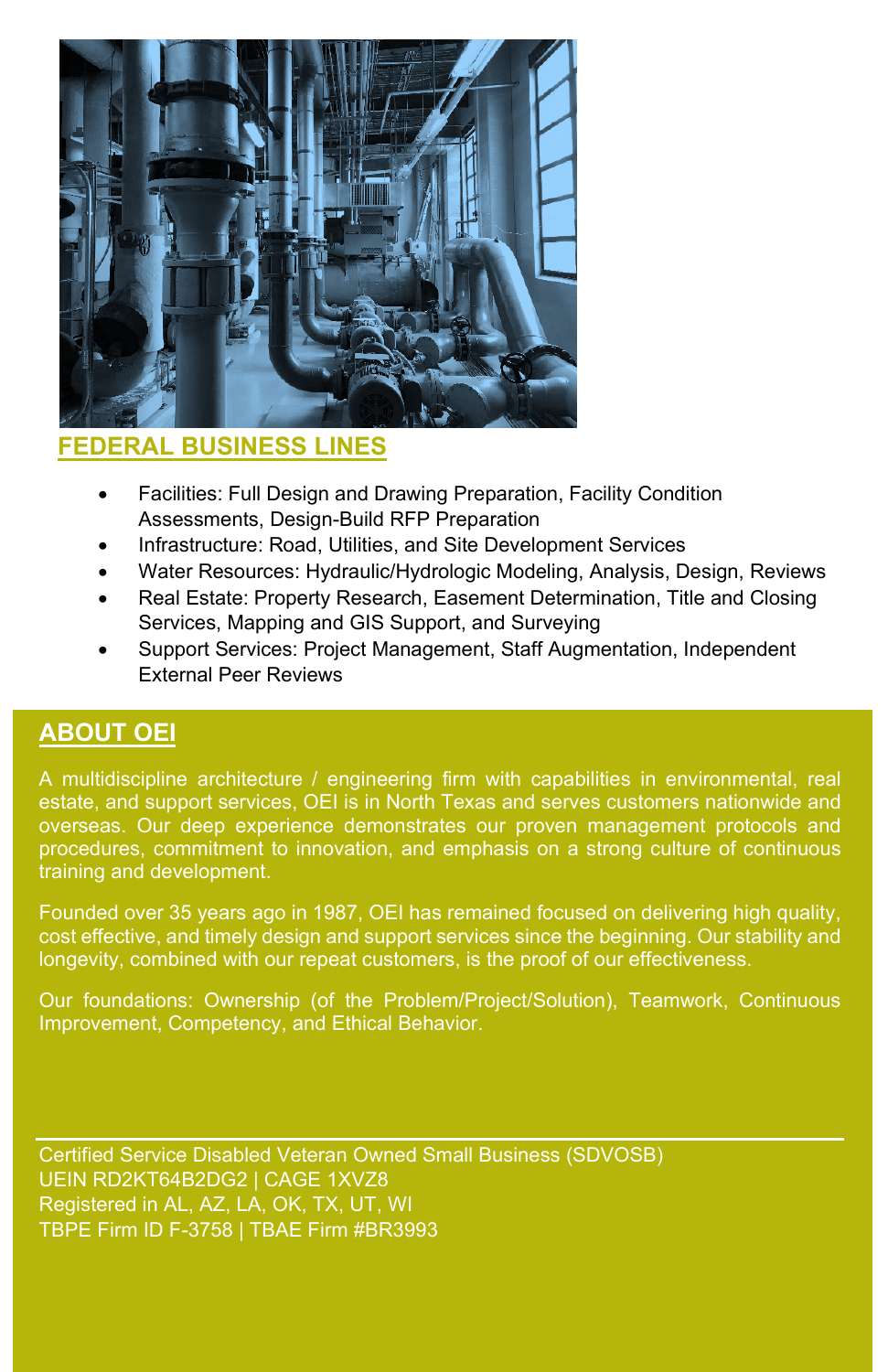# **SELECTED TASK ORDERS/EXPERIENCE**

- Big Spring VAMC Boiler Replacements, TX
- Big Spring VAMC New Community Living Center Design, TX
- Bonham VAMC Chiller Replacement, TX
- Amarillo VAMC Replace Endo HVAC System, Amarillo, TX
- Doris Miller VAMC Outpatient Exam Room Renovations, TX
- Teague VAMC Surgical Suite Replacement, TX
- Southern Arizona VAHCS Campus Water System Upgrade Phase I
- Southern Arizona VAHCS Campus Water System Upgrade Phase 2
- Audie Murphy VAMC Replace Water Softeners with Brine Tanks, TX
- Freer Border Patrol Station Full Design (USACE/CBP), Freer, TX
- NAVBASE San Diego and Coronado Facility Condition Assessments (USACE/CBP), CA
- Carrizo Springs Border Patrol Checkpoint Facility Design (USACE/CBP), Carrizo Springs, TX
- Air and Marine Operations Center Renovation Design (USACE), CA
- Rio Grande City Facility Design-Build RFP for Command and Control Center (USACE/CBP), TX
- Airport Facility Condition Assessments (USACE), Saipan and Rota, Commonwealth of Northern Marianas Islands
- USACE Tulsa Sheppard AFB New Confinement Facility Design, TX
- USACE Fort Worth Fort Polk Military Working Dog Kennel Rehabilitation, LA



 **Certified Service Disabled Veteran Owned Small Business (SDVOSB)** Dedicated to excellent, innovative, efficient, and cost effective solutions since 1987.